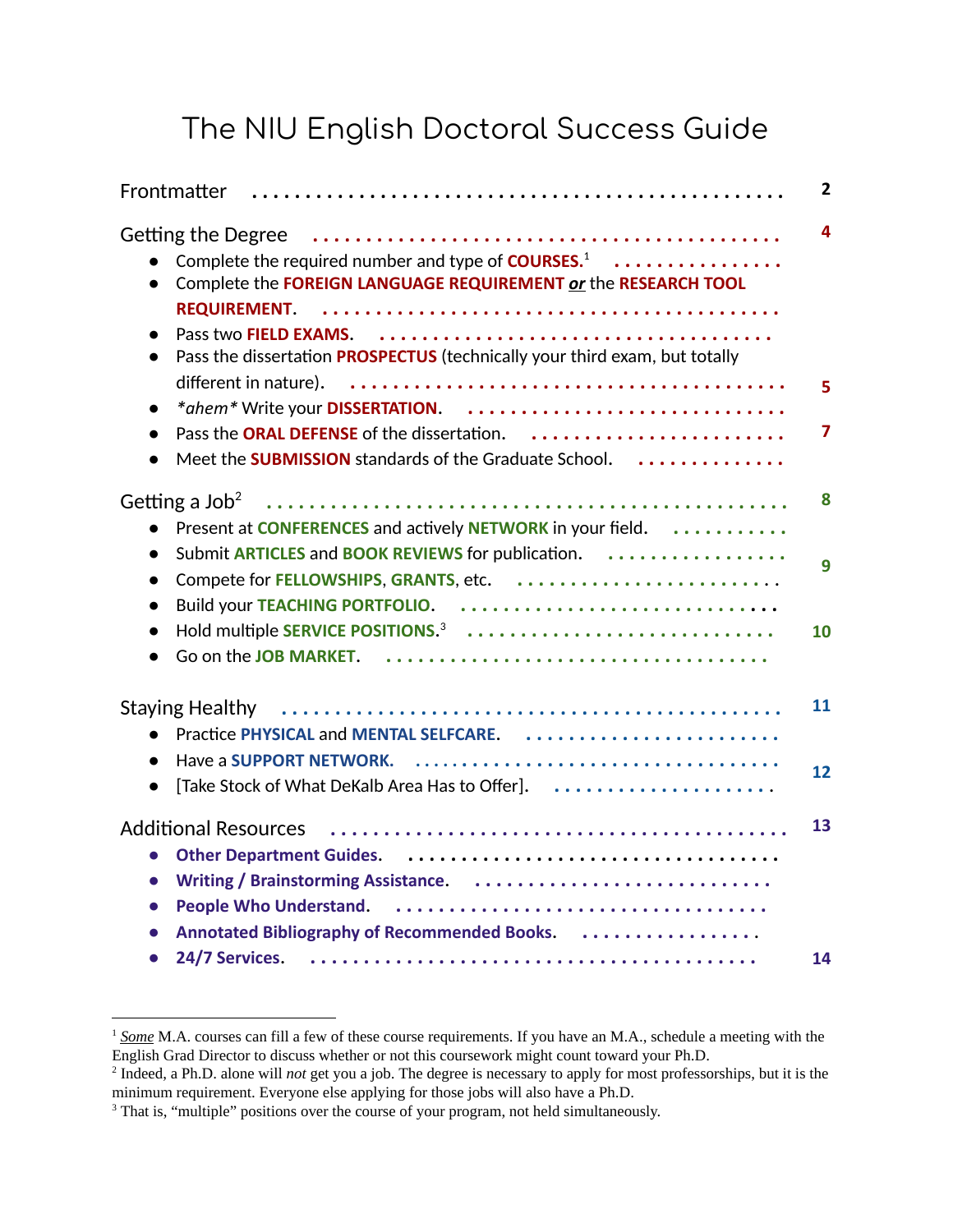*From the contributors:*

*This resource offers advice and warnings from those who pursued a Ph.D. in the English Department at NIU: Kelle Alden, Ashley Heiberger, Elyse Lamszus, Melina Martin, Justin Ness, Stephanie Opfer, Erika Sparby, [and … ]. As a community united by a shared experience, we distinguish between what we knew at the outset of the program and what we now wish we had known, between the obstacles that challenged us to reach new scholarly heights and those that unnecessarily tore us down, and between those things that* seem *of value and those that truly are. We wish you success—which is not predicated on graduating—and health, and we assure you that you do not need another degree to prove your worth.*

*You deserve to be in this program.*

*You have what it takes to finish.*

*You are enough as you are.*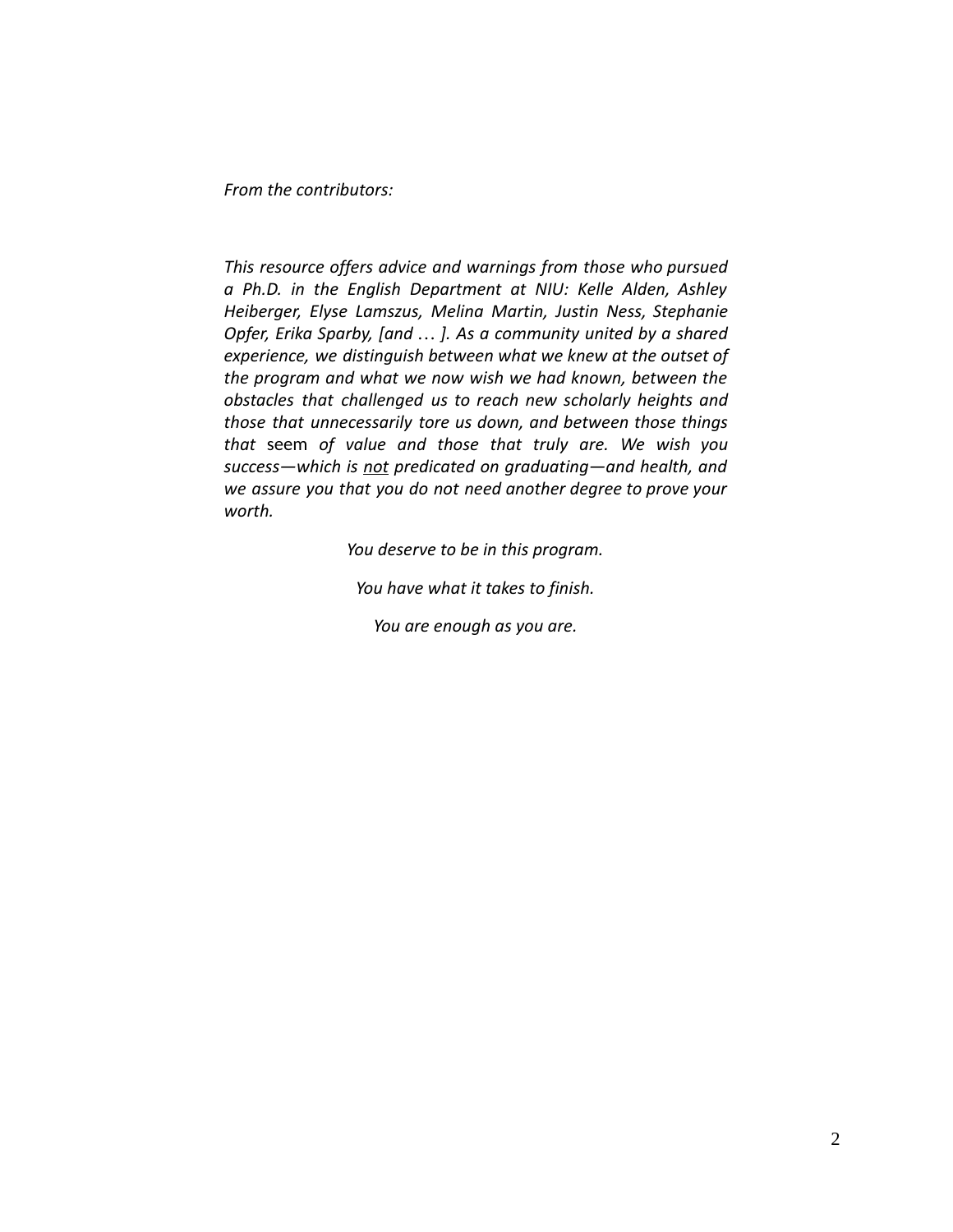#### The Logic of This Resource:

This guide is organized according to a tripartite goal:

- 1. getting the degree,
- 2. getting a job,
- 3. and staying healthy.

*These are not listed in chronological order* . You must pursue all three *at the same time* .

The program is difficult— *very* difficult—and it will take a much bigger toll on you than did the M.A. Doctoral students/candidates are six times more likely to struggle with mental illness than are average American citizens, a struggle that afflicts approximately one-in-three Ph.D. enrollees worldwide. So when we say that "you must pursue" your degree, your job, and your health simultaneously, it is an earnest recommendation based on data and experience.

That said, we recommend that you and friend or two from the program go through this entire document together (the sooner, the better-take our word for it).

The Elements of This Resource:

| <b>Bullet Points:</b> | We want this document to be as clear and concise as possible so you can<br>quickly find the answers you need. To this end, we've created a<br>bare-bones outline of the essentials.                                                                                                                                                                                                                                                           |
|-----------------------|-----------------------------------------------------------------------------------------------------------------------------------------------------------------------------------------------------------------------------------------------------------------------------------------------------------------------------------------------------------------------------------------------------------------------------------------------|
| Sidebars:             | In striving for objectivity and concision, however, we do not want to<br>neglect the personal motivation underlying this project. Sidebars are<br>topically focused statements by individual Ph.D. graduates addressed<br>directly to you.                                                                                                                                                                                                    |
| Comic Strips:         | Because you deserve them.                                                                                                                                                                                                                                                                                                                                                                                                                     |
| Hyperlinks:           | There already are several helpful documents created to aid your success.<br>Likewise, there are many offices on (and off) campus that provide<br>assistance and guidance, often for free. We try to avoid duplicating<br>information already available to you by linking you to these resources<br>rather than providing the information directly. In other words, the<br>information you find herein is not found in any other NIU document. |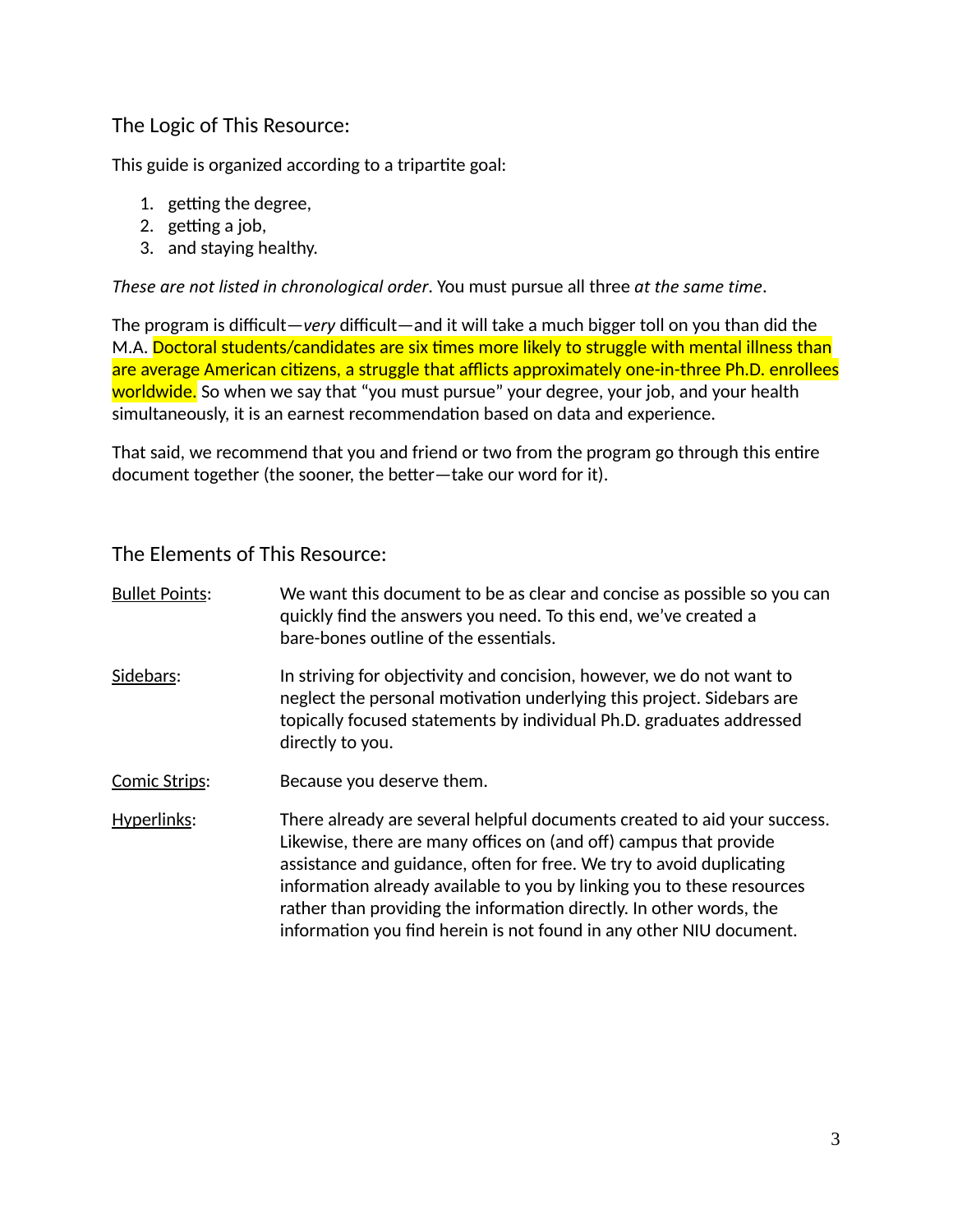# **. Getting the Degree ………………………**

#### Courses

- **● [Course Requirements](http://catalog.niu.edu/preview_program.php?catoid=46&poid=10460)**
- **Plan out your requirements.** Be aware that some classes are not offered every year.

#### Language <u>or</u> Research Requirement

- **[Description of Foreign Language Proficiency / Research Requirement](https://www.engl.niu.edu/academics/graduate/ma-program/lang.shtml)**
- **You might partially (or completely) have this already.** Check with the graduate director if you're not sure whether your language work from your master's and/or bachelor's is transferable to fill this requirement.
- **Knock out your languages over the summer.** NIU does summer classes specifically for grad students to finish language regs. You can satisfy a language requirement in eight weeks via two (back-to-back) four-week courses; classes are four hours a day, Mon.-Thurs. It might sound like a lot, but it's the path of least resistance.

#### Field Exams

- **[Field Reading Lists](https://www.engl.niu.edu/academics/graduate/phd-program/exams.shtml)**
- **Do an independent study.** Use one (or both) of your allotted independent studies on field exam prep. is extremely helpful, expecially for the field in which you're weakest. Keep in mind, though, that professors do *not* get paid for independent studies; don't be offended if they decline your request, but don't be afraid to ask, either.
- **Find a study buddy in your field.** They'll keep you accountable as you trek through the seemingly endless reading lists, help you better understand your readings through discussion, and simply be someone who understands *exactly* what you're going through.
- **Find any study buddy.** Even if no other test-taker is in your field, find someone who will sit with you as you read your own stuff. *Don't let yourself be alone.*
- **Practice with old exams.** Ask to see the English Ph.D. exams at Founders Library's reserves desk. You can't check these out, but you can make copies and/or scan-and-send them to yourself.
- **Schedule your time in advance.** Create a few schedules that accommodate two-, three-, and four-question exams. This is crucial to ensure that you don't spend too much time on any one question. Remember to schedule meals, snacks, breaks, and sleep!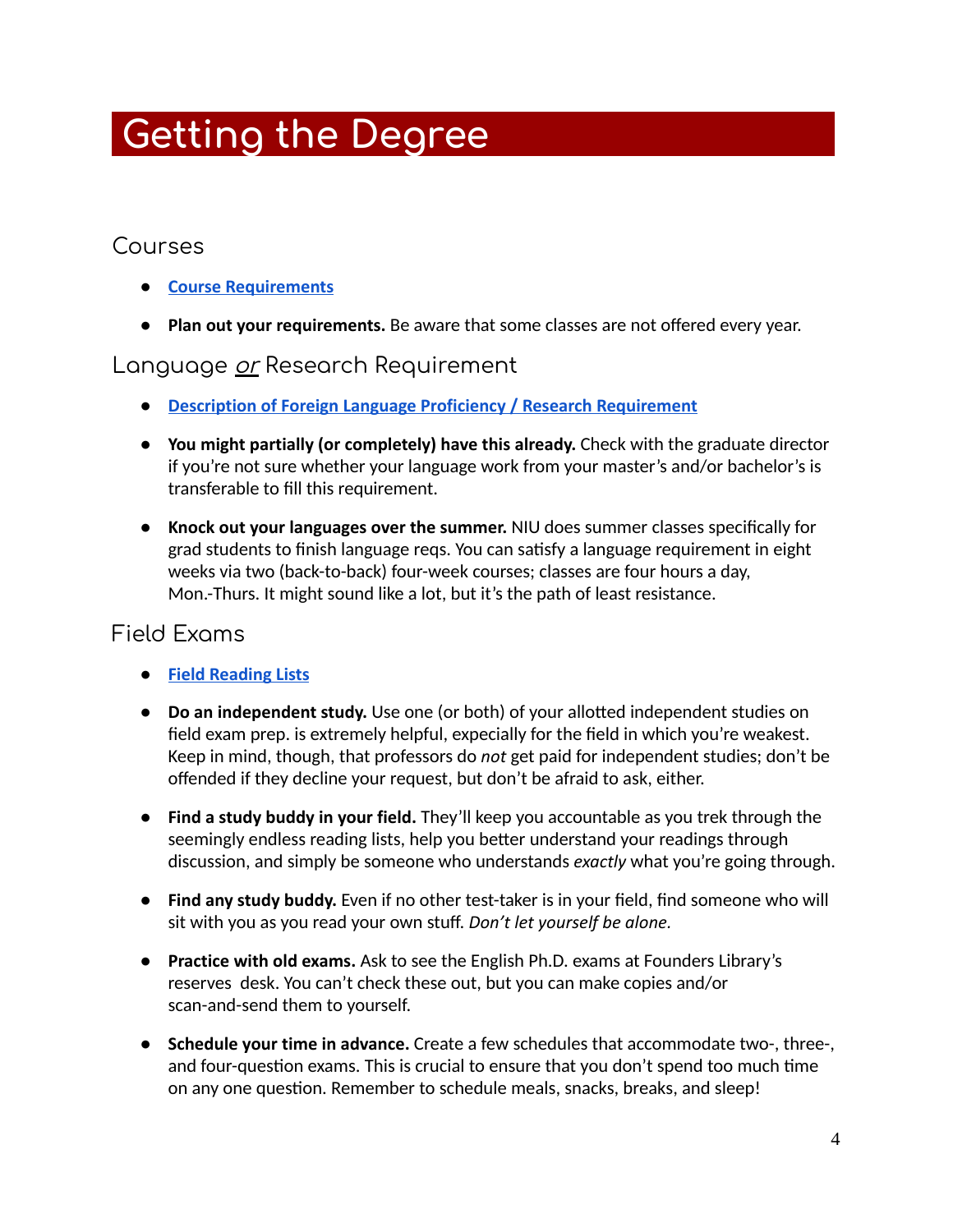- **Know how to reset your mind.** Playing a video game for thirty minutes forces your concentration elsewhere. Taking a walk outside changes your environment. Talking to someone helps you get outside your own head. Know what works best for you.
- **Have food on hand.** These are your cheat days. Have on hand everything you might crave. The last thing you want to do during exams is go grocery shopping.
- **Ask a partner or friend to be on-call.** You might crave Thai, or something you forgot to pick up. You might need a book from the library. You might run out of toilet paper. It is a *huge* help if you can just ask someone to take care of everything else during these days.
- **Plan something enjoyable for after the exams.** Plan a party with the other test-takers. Plan a get-away. Plan on binging a show or a game. Having something that you're looking forward to is a great way to balance your anxiety during the test and to take your mind off of it afterward.

#### **SIDEBAR: Preparing for Test Anxiety**

*The field exams themselves can be traumatizing (this is not a figure of speech). Even if you don't normally have test anxiety, they can increase stress levels, induce panic attacks, and disrupt your sleep with nightmares even after you've passed them. So if you do regularly suffer from test anxiety, consider going to counseling the semester before your exam to learn how to cope with it better. (NIU's Counseling & Consultation Services is a great resource, but they limit the longevity of a student's counseling period, generally to one semester. Also, upon the conclusion of this period, you have to wait at least a full year before you can do counseling there again.)*

Justin, 2019 Graduate

#### Prospectus

- Find a question that you want answered. Your dissertation is going to take up *sooo* much of your time; ensure that one of your many motivations to get to the end is the pure curiosity of learning. If you lose this, the dissertation goes from difficult to hellish.
- **Review your predecessors' dissertations.** On ulib.niu.edu, go to "Article Databases" and then to "ProQuest Digital Dissertations & Theses @ NIU." Search "English" and "Ph.D." By browsing their titles and abstracts, you'll get a sense for what can be done and what constitutes a reasonable scope.
- **Remember that your project will change.** This is a near certainty. You're just now digging into this new topic. You don't know where it's going to take you, and that's OK. Actually, if you're prepared for it, it can be pretty exciting.

#### **Dissertation**

● **Avoid procrastination by taking breaks.** Avoiding breaks leads to burnout, which leads to procrastination. Procrastination takes up more time than do breaks—MUCH more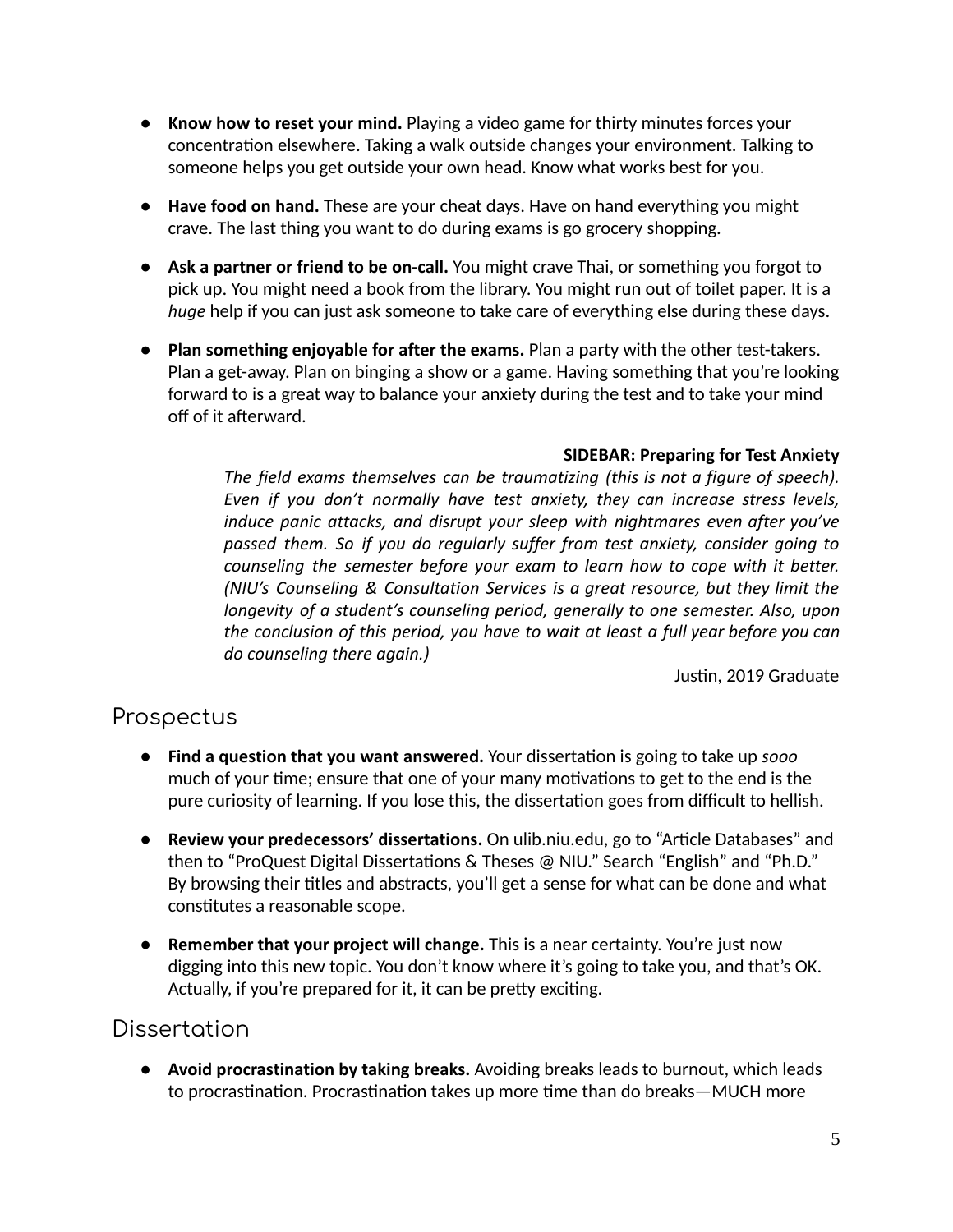me. Plan on breaks daily, and do not let yourself skip them. Plan on days off, and do not let yourself work on them. Plan on doing things with friends and/or family, and do not let yourself reschedule. *This importance of this point cannot be overstated .*

- **Take your time**. When you start your diss., you won't know how to write a diss. because no one knows how to write a diss. until they've written a diss. Writing a dissertation is its own kind of task, and you're only now learning how to do it. In other words, comparing your progress to that of your previous projects is dangerously misleading.
- *Take your time.* The first chapter of the dissertation often takes as long to write as does the rest of your dissertation combined, so don't worry if it takes you a while to submit that first installment. It takes not only persistence but patience to really understand your project (which is harder than it sounds).
- **Pace yourself.** Burn out is real and can be devastating. Your inclination likely will be to spend all of your time working or feeling guilty for not working. The facts are that you can get a lot done in six hours and that a two-hour workday isn't wasted if it means you're fresh for tomorrow.
- **Be flexible**. The schedule you set for dissertation deadlines will change, perhaps drastically so. That's OK. So long as your deadlines motivate you to work, they're working.
- **Focus on sections of chapters**. Break up each chapter into manageable sections of about ten pages. (You might have to expand later, but ten pages is plenty when starting out.) As a result, your mindset is not "I have to work on my dissertation," which is a seemingly insurmountable task, but "I have to work on [this small section] today," which is something you've done dozens of times.
- **Remember your options.** It's OK to change your dissertation topic (and even your committee) after defending the prospectus. Carefully consider both of these the first time around, but sometimes things don't work out like you had intended. Do what you need to do. This is *your* project.
- **Have an accountability partner.** Find someone who is willing to hold you accountable (not everyone can do this). Ask this person to check up on you, to ask you if you've been productive and, if not what they can do to help you get back on track. Ask this person also to reward you (or allow you to have rewards you've gotten for yourself) when you hit writing goals.
- **Have a writing group.** Don't isolate yourself. Meet with other dissertators on at least a weekly basis. Doing so will help you remember that you're not alone and also help prevent you from burning out.
- **Establish boundaries.** If you share a living space (roommate, family, etc), establish boundaries and ensure they respect them (e.g., just as they have a right to watch TV or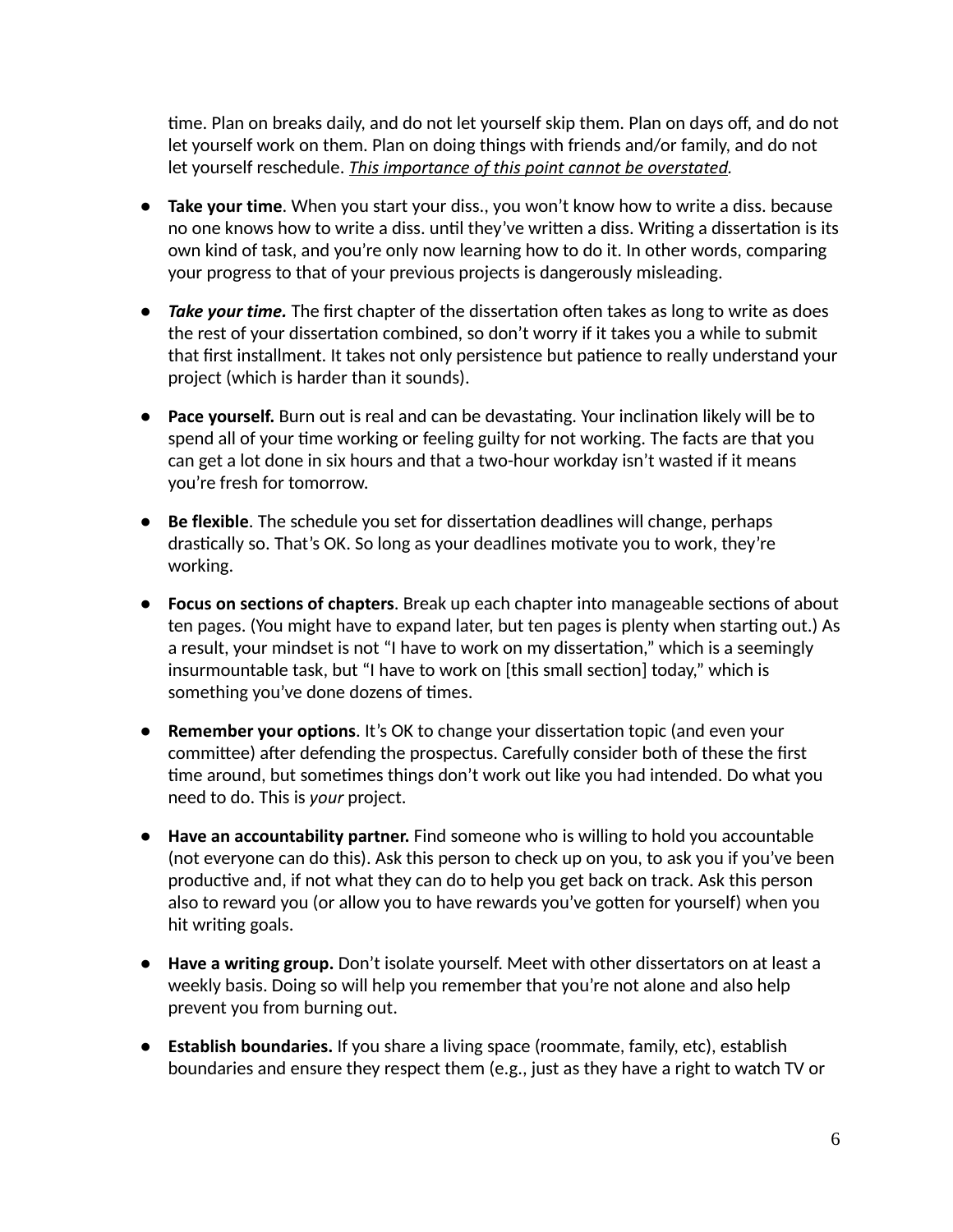play their music sometimes, you have a right to sometimes enjoying a quiet workspace in your living space).

#### Oral Defense

• Just relax. Your committee will not let you defend until you're ready. So, once you submit the Oral Defense Application, take some deep breaths and just relax-you're on your way outta here.

#### Submission

- **[NIU Graduation Deadlines](https://www.niu.edu/grad/_pdf/graduation-deadlines.pdf)** (document subject to change)
- **Familiarize yourself with the submission process** . You need to submit the full dissertation to your committee at the end of the semester *before* the semester in which you want to graduate. Your committee will need time to read it, and then they must sign off on it by the *midpoint* of your final semester.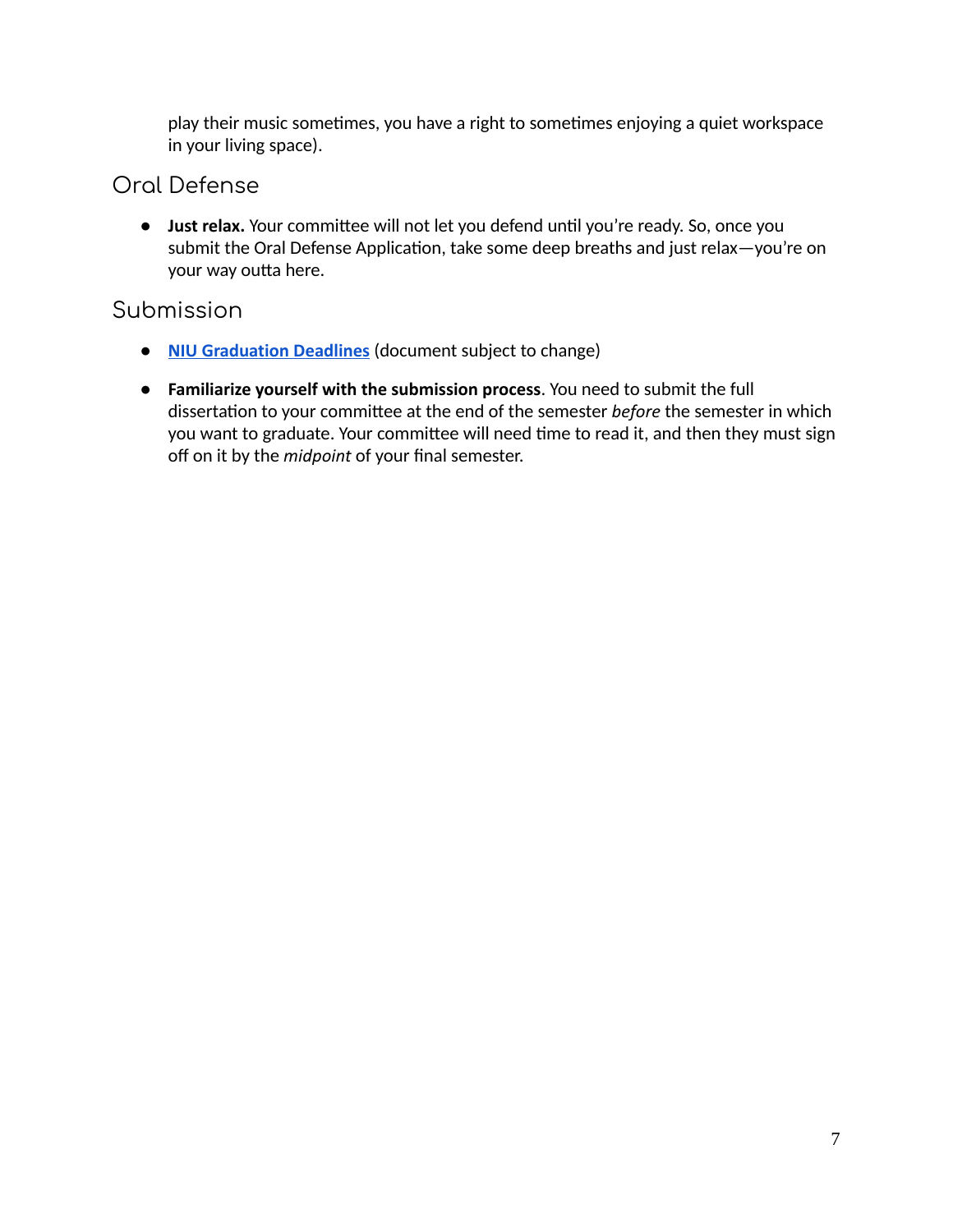# **.GETTING A JOB ………………………………………**

### Conferences & Networking

- **Find conferences.** Check out [UPenn](https://call-for-papers.sas.upenn.edu/) and MLA. Also check out the conferences, regional and national, associated with the major organizations in your field. And, of course, talk to those professors in your field and ask them what conferences they recommend.
- *Be* **at conferences**. You get to hear—and meet, if you're bold enough—the leading scholars in your field and stay up-to-date on the critical discussions. If you apply to a research university, you will need to demonstrate your acute familiarity with the current trends and debates in your field; going to as many panels as possible at a conference is one of the best ways to do this.
- **Make friends with peers** . Making friends with other doctoral students/candidates in your field—at conferences or field-specific study programs—will help integrate you into the field, help keep you on the cutting edge, and keep you apprised of various opportunities. (Also, conferences are way more fun when you get to catch up with the people you met the previous year.)
- **Apply to non-NIU seminars.** Most (all?) fields have a few doctoral seminars that last anywhere from a few days to a semester. It's almost impossible not to network at these seminars. These programs also make your CV look more appealing, especially to research institutions. See "Compete for Fellowships, Grants, etc." below.
- **Reach out to leading scholars in your field** . Reach out, that is, as a young scholar with a thoughtful question or comment. Prominent scholars are often delighted to respond to emails from students who appreciate their work. They might be big deals at conferences, but they're usually just teachers trying to get their students to turn in assignments.

#### Submit Book Reviews and Articles for Publication

- **Book reviews are a good place to start.** Having *something* in your "Publications" section on your CV is important, and book reviews are an easy way to do this. Also, whereas your publications should pertain to your specialization (lest schools think you're unfocused), it's OK to review a book outside of your field.
- Publish early. It's pretty awkward to apply for jobs without a "Publications" section. The most time you'll have to work on this is while you are taking classes (first two or three years). Also, pushing yourself to hit your own deadlines will help ease you into the unstructured years of the program.
- **Submit what you got**. One of the easiest ways to publish something is to take a paper you wrote for a class and think about how to expand it and where to submit it.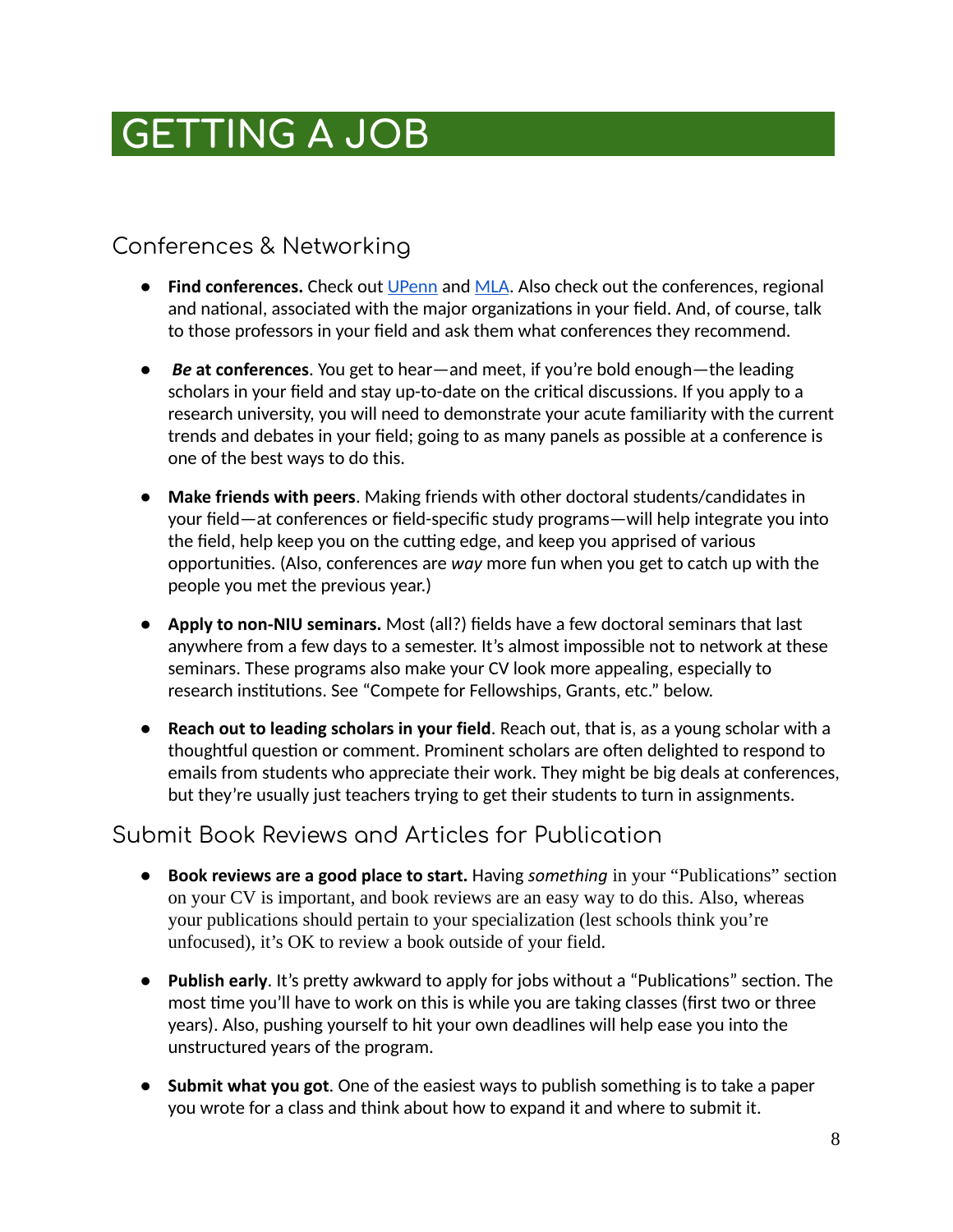Professors love to help grad students publish work that they started in class, and they can also guide you to relevant conferences and journals.

● **Be creative.** Academic blogs and podcasts don't qualify as peer-reviewed scholarship, of course, but these will distinguish you from other candidates. Non-peer-reviewed publications can do the same, but be sure you don't create an imbalance here.

#### Compete for Fellowships, Grants, etc.

- **[NIU Graduate Funding Opportunities](https://www.niu.edu/lrc/student-resources/graduate-school.shtml)**
- **[NIU English Graduate Awards & Scholarships](https://www.engl.niu.edu/resources/scholarships.shtml)**
- **Apply for non-NIU fellowships and grants.** You'll find great lists of opportunities at the following sites: MLA, UCLA, [CCCC](http://cccc.ncte.org/cccc/awards).
- **Consider leaving NIU for a semester or two** . On the above-linked UCLA site, you will also find dissertation fellowships that will pay you, sometimes quite a bit, to continue working on your dissertation at the offering school.
- **Just apply!** If you think there's no way you could ever win a contest or get into a special program, try anyway. The same goes for your conference proposals and journal submissions. (And sometimes only two or three people apply to these things. Really.)
- **Consider getting a certificate**. Check out the graduate certificates that NIU offers. Common cerficates among English graduates are those in Women's and Gender Studies; Lesbian, Gay, Bisexual, and Transgender Studies; Technical Writing; and Applied Statistics.

#### Teaching Portfolio

- **TA for a non-FYComp class.** Ask a professor if you can TA for one of their classes. If you're a grad assistant through the English department, TAing counts as one of your assignments. Note that these opportunities are competitive, and they depend on the availability of non-FYComp postings for that particular semester.
- **Guest lecture** . Ask professors if you can be a guest lecturer in their classes. It lacks the opportunity of learning how to teach your field-specific content, which you get as a TA and can be extremely valuable, but you could feasibly do this multiple times and create a decently varied list of courses taught on your CV.
- **Keep your evaluations.** Make copies of the student evaluations, quantitative and qualitative, of all of your classes. If you apply to a teaching university or community college, you'll likely have to provide these.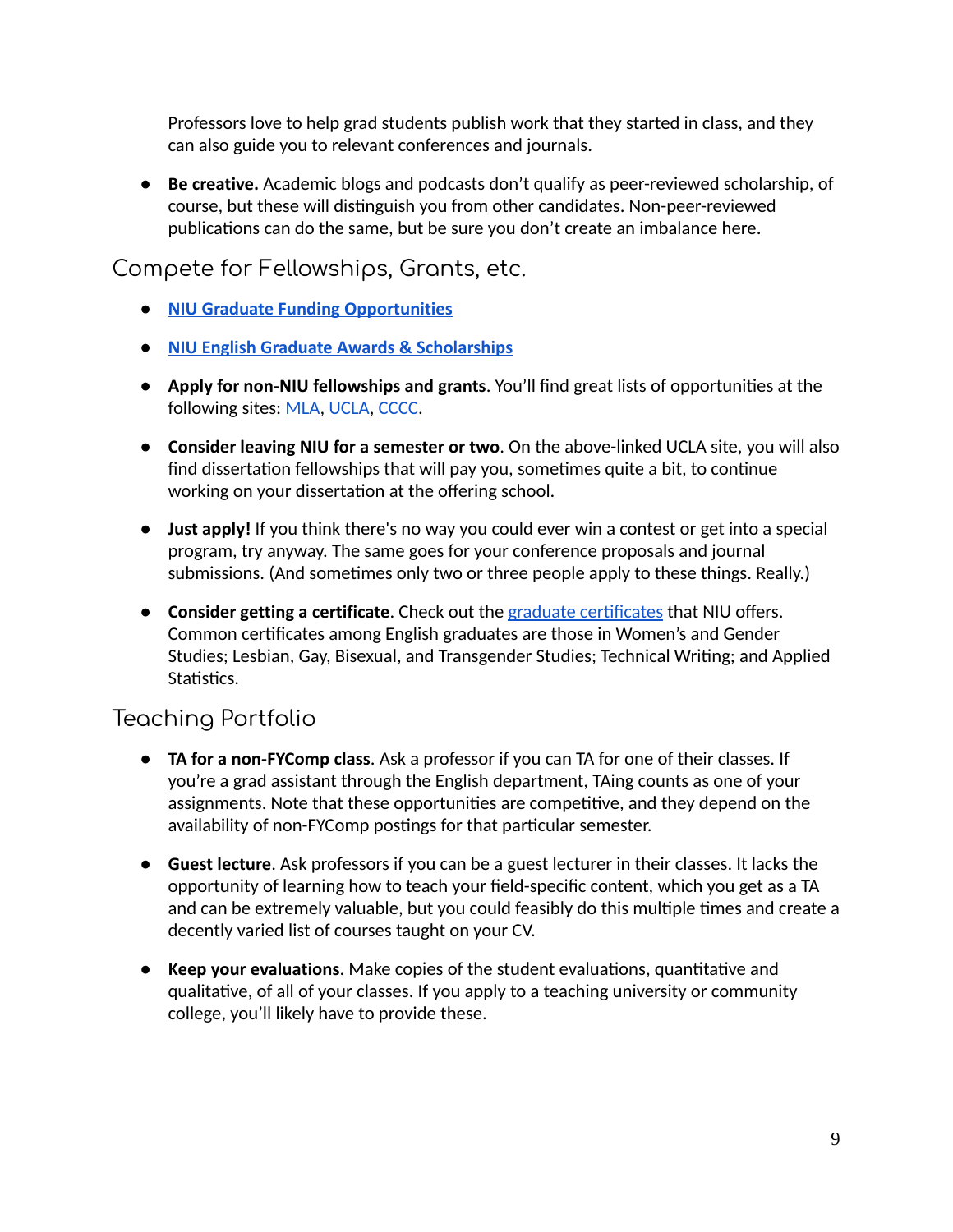### Hold Multiple Service Positions

- **Be involved**. Run for EGSA. Apply to be on the MCLLM committee. Ask to serve on the FYComp committee. Be a peer mentor. Become a [CODE facilitator](https://niu.edu/diversity/programs/education-awareness/social-justice/code-workshops.shtml). Service will help prepare you for the administrative tasks of your professorship, and needing to stay in touch and work together with people on projects unrelated to your dissertation is a good way to keep you active during those unstructured years.
- **Be** *involved*. Be sure you contribute to the committee you're serving on. Ask what needs done, and do it. Eventually, you may be given a surprising amount of leadership, which is great. You want to be able to say that you did more than just show up for meetings.
- **Diversify your service portfolio.** Some schools look for three types of service posions: those serving your department, those serving your university, and those serving a regional or national organization (such as conference).
- **Again, pace yourself.** Don't burn out on service by being on three committees at once. Serve in one role at a time. Doing so will also demonstrate a consistency and longevity in your service to the department.

#### Going on the Job Market

- **Look at job descriptions in advance.** This will help you get a sense for what shools are looking for. You can find job listings at the following sites: the MLA Jobs Information List (after Sept. 15), [Chronicle Vitae](https://chroniclevitae.com/job_search/new?cid=UCHESIDENAV2), Inside Higher Ed, [Academic Wiki](http://academicjobs.wikia.com/wiki/English_Literature_2018-2019), and Higher Ed Jobs. If you set up an account on Academia.edu (free), you can also search here.
- **Be sure you're ready.** Being on the job market is ridiculously time-consuming—so much time that it can delay your graduation by preventing you from finishing your diss. If you don't think you'll be done with your dissertation by December, discuss with your director and the Job Placement Coordinator whether or not it'd be wiser for you to wait until next year.
- **Prepare templates the summer beforehand.** You can ask the Job Placement Coordinator which documents you should start with. Because you will have to revise these over and over (and over and over…), it's best to get an early start on them. Also, though most schools set their application deadlines at November 1 or later, *some* schools post them earlier, some even in September.
- **Think about your digital presence.** This includes your social media accounts as well as your professional accounts. Just be aware that the image you project online is the one you want your prospective colleagues to see.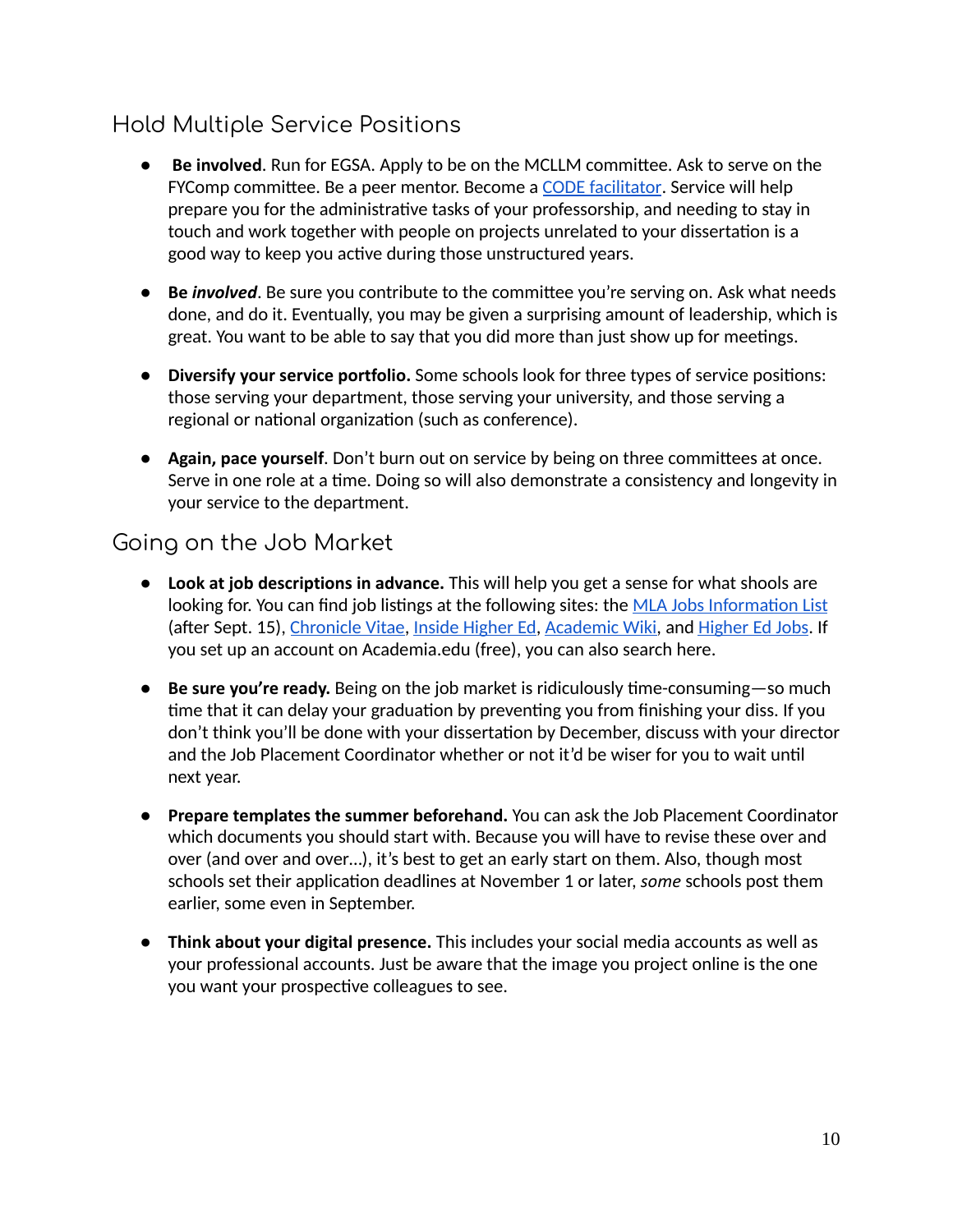# **.BEING HEALTHY ……………………………………..**

### Practice Physical and Mental Selfcare

- **Tend to your physical health.** Amidst the stress and the tremendous workload, your body can suffer a number of maladies: weakened immune system, ulcers, carpal tunnel, chronic migraines, high blood pressure, etc. Also, be mindful of exercise and diet: a healthy body lends toward a healthy mind.
- **Tend to your mental health.** Burnout is almost inevitable. Most doctoral candidates spend weeks, or even months (or even years), doing nothing. These can be dangerous periods for your mental health. Depression and anxiety are common side-effects of writing a dissertation, and they occasionally lead to suicidal ideation. In pursuing a Ph.D., you are taking a risk. Be aware of this risk, and be ready to reach out if you need help. *There is no shame in seeing a therapist* . (Many of us have.)
- **Make a plan B.** You probably already have a timeline in mind of when you want to take exams and when you want to finish the diss. and then graduate. And that's good. But you need a plan B in order to reassure yourself that even if plan A doesn't work out everything will be OK.
- **Read a novel for pleasure**. You *do* have time to read a novel that has nothing to do with your work. Actually, it might even help you do you work better by taking your mind of the stressful parts of your work and reminding you of your love for reading.
- **Read an** *academic journal* **for pleasure** . The main point here is that this is *not* homework, not even studying; it's just casually keeping upon the field of study about which you're most curious. It's really easy to begin associating the things you are most interested in with the stress imposed by deadlines. Taking a break by looking into some study with no pressure or expectation to take notes, integrate a theory, or respond to an argument can help you keep in mind why you're doing what you do: it's because you love it.
- **Be strategically happy.** Yeah, happiness is a strategy. Being happy will keep you healthy and help you be more productive. That said, be sure you're making time every week to do things that make you happy.

#### Have a Support Network

● **[NIU Graduate Colloquium](https://calendar.niu.edu/search/events/1?event_types%5B%5D=119506)** Lists guest lectures around campus. Great way to take a breather outside the English discipline. (Remember: You *love* learning. Resist the tendency to associate all scholarship as "work.")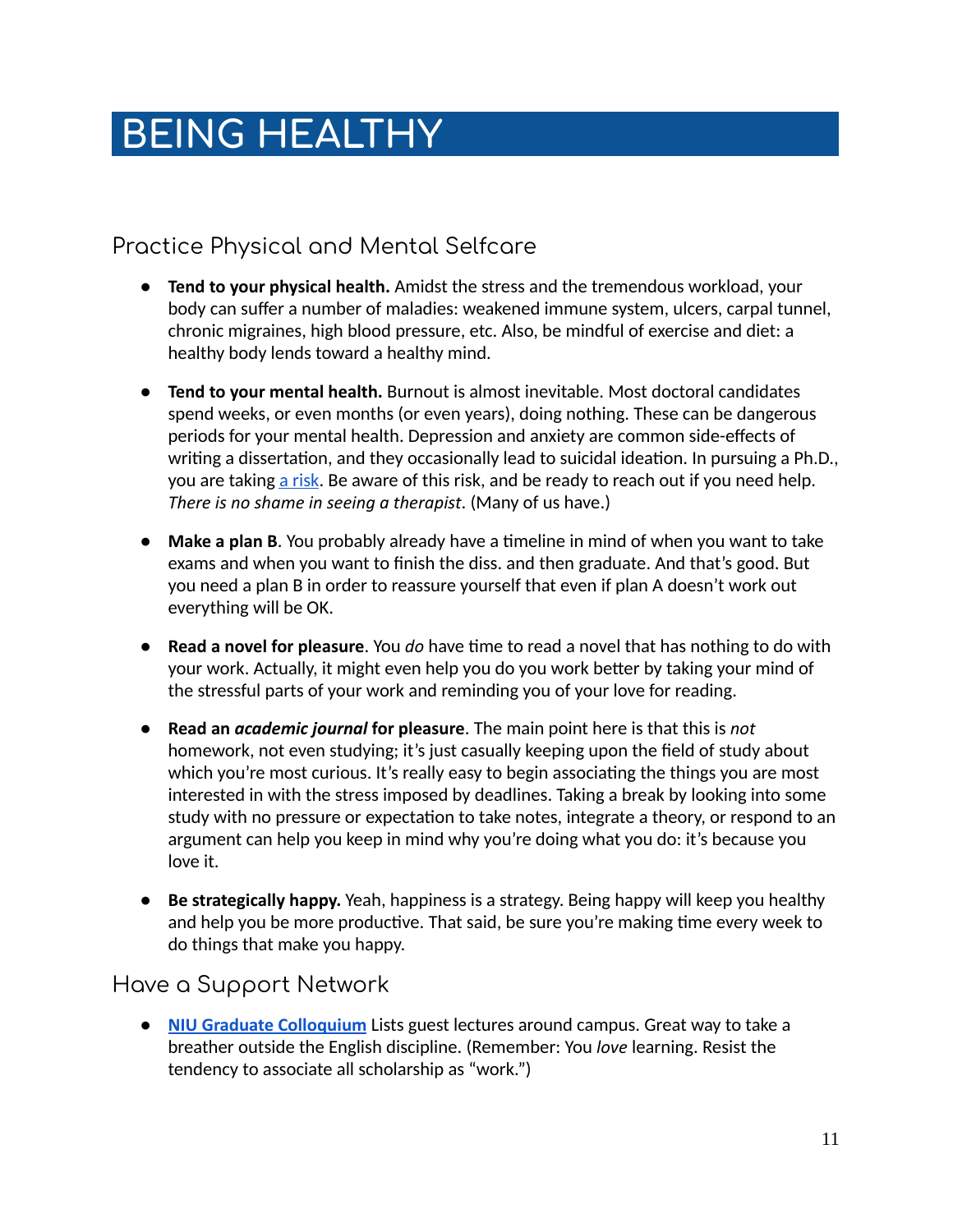● **Have a support network** . *Everyone in a Ph.D. program needs help.* Do not be afraid to ask for it.

Take Stock of What DeKalb Area Has to Offer

● **[forthcoming]**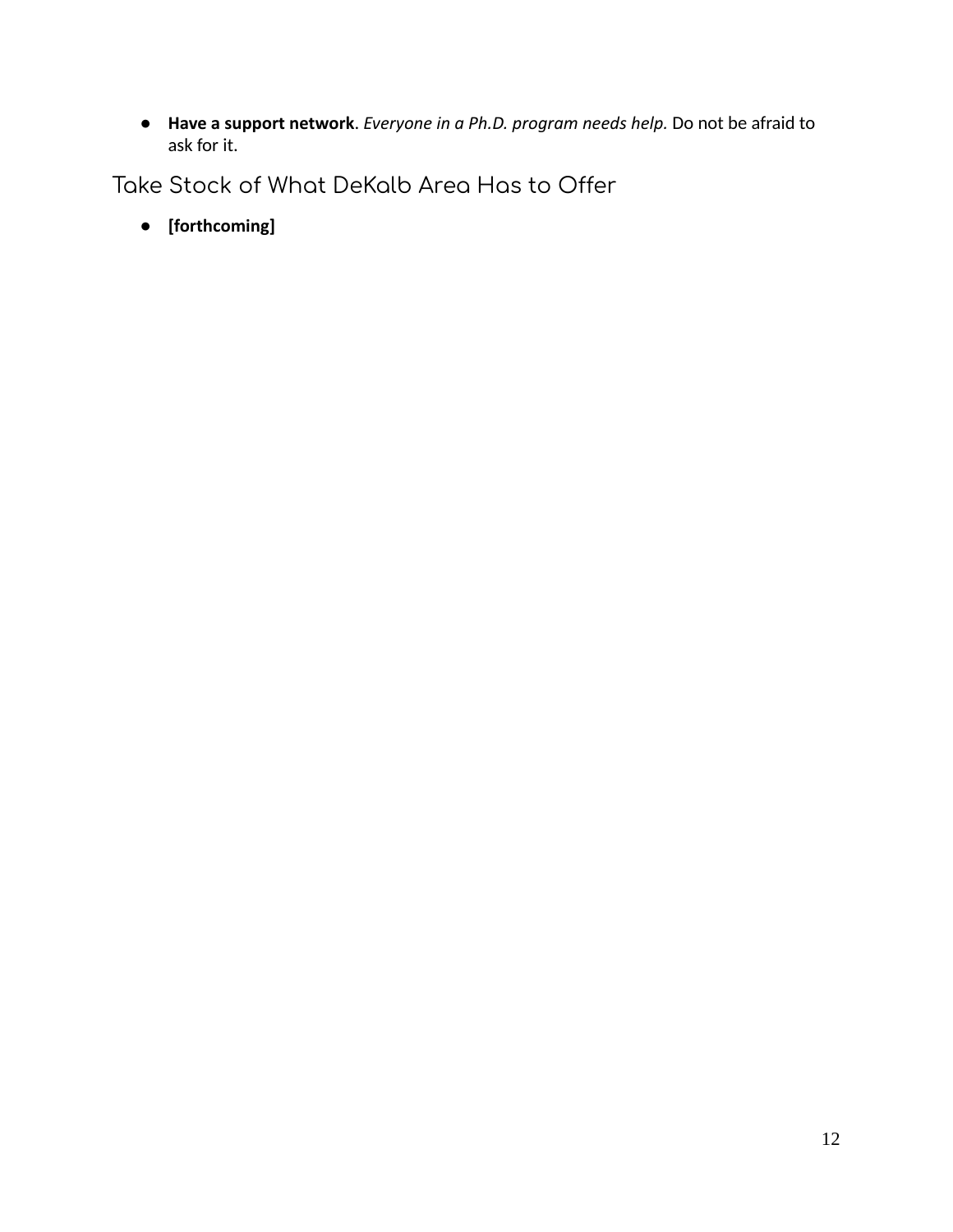# **ADDITIONAL RESOURCES …………………**

#### Other Department Guides

- **[English Graduate Student Handbook](http://www.engl.niu.edu/_pdf/grad-pdfs/15handbook.pdf)** (Ph.D. stuff starts on p. 30.)
- **● [Department of English Dissertation Manual: How to Successfully Complete a Good](http://www.engl.niu.edu/_pdf/grad-pdfs/DISSERTATION-MANUAL.pdf) [Dissertation](http://www.engl.niu.edu/_pdf/grad-pdfs/DISSERTATION-MANUAL.pdf)**

#### Writing / Brainstorming Assistance

- **[Thesis & Dissertation Office](https://www.niu.edu/grad/thesis/index.shtml)**
- **[Writing Center](https://www.niu.edu/uwc/)** You know how to write, but this is an excellent resource for proofreading. Also, you can ask to work with a Ph.D. student.
- **Dissertation Bootcamp.** This is hosted by and in the Writing Center every summer.
- **[Graduate School](https://www.niu.edu/grad/)** Provides a schedule of helpful workshops. Also lists upcoming dissertation defenses across campus. (All defenses are public. You can attend.)

#### People Who Understand

- **OUR OWN DEPARTMENT!** It is easy to avoid English faculty, especially your director, when you feel you haven't been productive. But this is one of the *most important* reasons to stop in and chat with your director, the director of Graduate Studies, or just a professor you have a good relationship. They've gone through the process themselves, and they've guided dozens of other candidates through it.
- **[NIU Counseling and Consultation Services](https://www.niu.edu/counseling/)**  (815) 753-1206 You can specify that you'd like to talk with someone who has a Ph.D., and thereby understands.

#### Annotated Bibliography of Recommended Books

- **Kelsky, Karen L.,** *The Professor Is In* (2015) Kelsky gives a *ton* of information on how to land a job, from building your CV to the interview process itself. She also gives advice on how to apply for grants and postdocs and discusses options for those who decide the Ph.D. isn't for them. You can also check out her website, **[TheProfessorIsIn.com](https://www.niu.edu/counseling/)** .
- **Seeber, Barbara K., and Maggie Berg,** *[The Slow Professor](https://www.npr.org/sections/13.7/2016/05/12/477687350/resisting-the-corporate-university-what-it-means-to-be-a-slow-professor)* (2016) Seeber and Berg offer a type of manifesto to protest the corporitization of the university, which has imposed unhealthy demands on professors. They offer helpful insights about